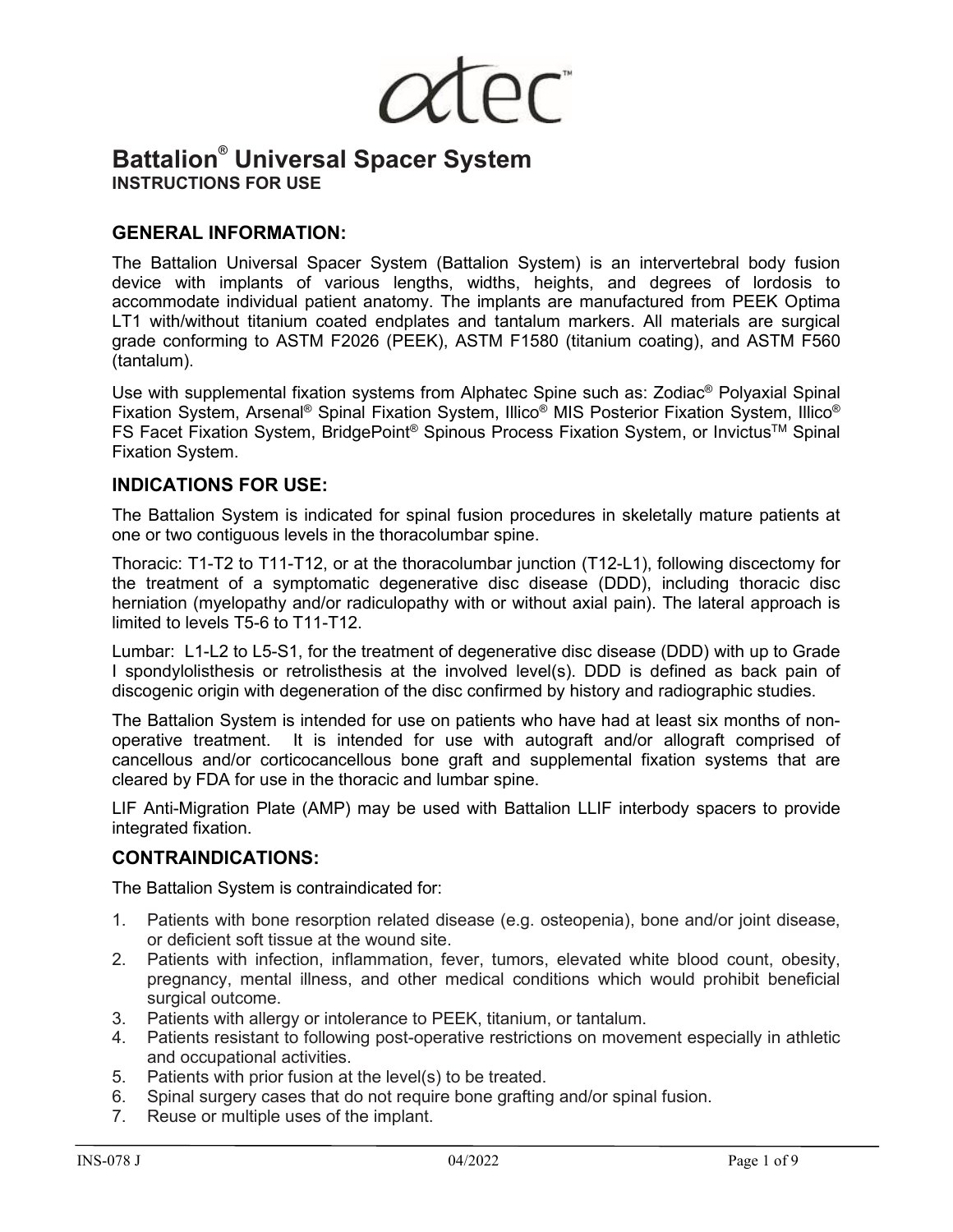

## **WARNINGS/CAUTIONS:**

- 1. Interbody implants and single-use instruments are provided sterile.
	- a. Inspect the packaging for signs of damage. Do not use devices if package is opened, damaged, or past the expiry date.
	- b. Do not re-sterilize implants.
	- c. Do not use scratched or damaged devices.
- 2. Components of this system should not be used with components from other systems or manufacturers.
- 3. Do not comingle dissimilar materials (e.g., titanium and stainless steel) within the same construct.
- 4. All instruments except the single-use instruments are provided non-sterile and must be cleaned and sterilized prior to surgery. See *CLEANING* and *STERILIZATION* sections in this IFU. Sterile single-use instruments are disposable devices, designed for single use and should not be reused or reprocessed. Reprocessing of single-use instruments may lead to instrument damage and possible improper function.
- 5. Implants are single-use devices**.** Do not reuse*.* While an implant may appear undamaged, it may have small defects or internal stress patterns that could lead to fatigue failure. In addition, the removed implant has not been designed or validated for the decontamination of microorganisms. Reuse of this product could lead to cross-infection and/or material degradation as a result of the decontamination process.
- 6. These implants are used only to provide internal fixation, in conjunction with graft and supplemental fixation, during the bone fusion process. A successful result may not be achieved in every instance.
- 7. Potential risks identified with the use of these fusion devices, which may require additional surgery, include device component failure, loss of fixation, pseudoarthrosis (i.e., nonunion), fracture of the vertebra, neurological injury, and/or vascular or visceral injury.
- 8. Risk factors that may affect successful surgical outcomes include: alcohol abuse, obesity, patients with poor bone, muscle and/or nerve quality. Patients who use tobacco or nicotine products should be advised of the consequences that an increased incidence of non-union has been reported with patients who use tobacco or nicotine products.
- 9. AMP<sup>™</sup> Anti-Migration Plate is not designed to be used with Battalion LLIF 14 mm wide cages.

# **PRECAUTIONS:**

- 1. Implantation should be performed only by experienced spinal surgeons with specific training in the use of this device because this is a technically demanding procedure presenting a risk of serious injury to the patient.
- 2. Placement and positional adjustment of implants must only be performed with systemspecific instruments. They must not be used with other instrumentation unless specifically recommended by Alphatec Spine Inc., because the combination with other instrumentation may be incompatible.
- 3. The physician/surgeon should consider the levels of implantation, patient weight, patient activity level, other patient conditions, etc., which may affect the performance of this system
- 4. Patients with previous spinal surgery at the level(s) to be treated may have different clinical outcomes compared to those without previous surgery.
- 5. Resection of the anterior longitudinal ligament (ALL) may facilitate insertion of the LLIF implant for greater sagittal correction, when used with AMPTM Anti-Migration Plate and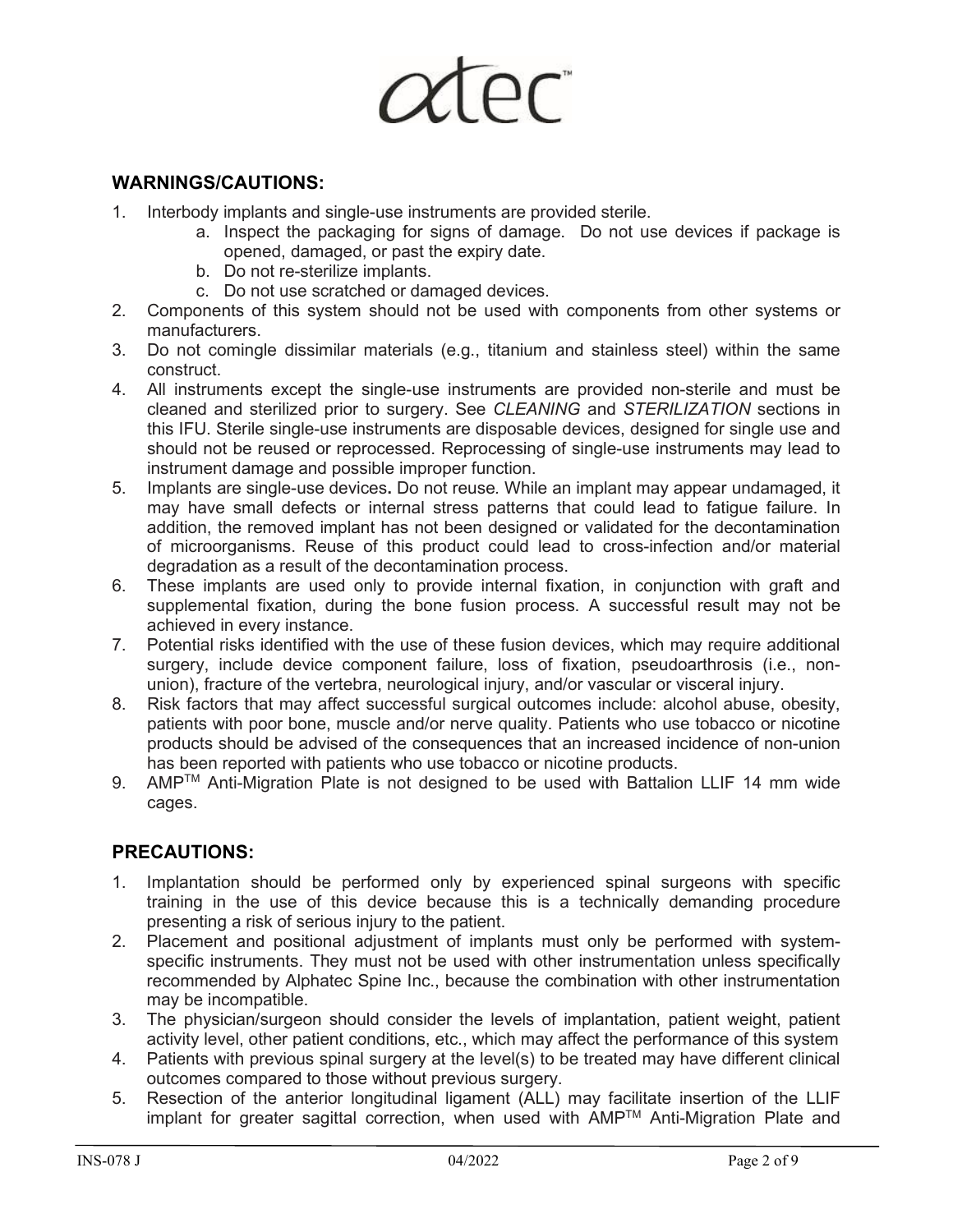

supplemental fixation per the indications, and aid in preventing potential endplate damage. To minimize risk to surrounding anatomy when resecting the ALL, do not extend the resection past the medial wall of the contralateral pedicle as identified on true AP fluoroscopy.

#### **MRI SAFETY INFORMATION:**

The Battalion System has not been evaluated for safety and compatibility in the magnetic resonance (MR) environment. It has not been tested for heating, migration, or image artifact in the MR environment. The safety of the Battalion System in the MR environment is unknown. Scanning a patient who has this device may result in patient injury.

# **POSSIBLE ADVERSE EFFECTS:**

Possible adverse effects include:

- 1. Initial or delayed loosening, bending, dislocation, and/or breakage of device components.
- 2. Physiological reaction to implant devices due to foreign body intolerance including inflammation, local tissue reaction, seroma, and possible tumor formation.
- 3. Loss of desired spinal curvature, spinal correction and/or a gain or loss in height.
- 4. Infection and/or hemorrhaging.
- 5. Non-union and/or pseudarthrosis.<br>6. Neurological disorder, pain and/or
- Neurological disorder, pain and/or abnormal sensations caused by improper placement of the device, and/or instruments.
- 7. Subsidence of the device into the vertebral body.
- 8. Revision surgery.
- 9. Death.

# **PREOPERATIVE MANAGEMENT:**

- 1. Only patients meeting the criteria listed in the indications for the use section should be selected.
- 2. Surgeons should have a complete understanding of the surgical technique, system indications, contraindications, warnings and precautions, safety information, as well as functions and limitations of the implants and instruments.
- 3. Careful preoperative planning should include implantation strategy and a verification of required inventory for the case.
- 4. The condition of all implants and instruments should be checked prior to use. Damaged and/or worn implants and instruments should not be used.

### **INTRAOPERATIVE MANAGEMENT:**

- 1. The surgical technique manual should be followed carefully.
- 2. To prevent possible nerve damage and associated disorders, extreme caution should be taken to avoid the spinal cord and nerve roots at all times. Fluoroscopy should be employed where view of the device is obstructed.
- 3. Bone graft must be placed in the area to be fused and graft material must extend from the upper to the lower vertebrae being fused.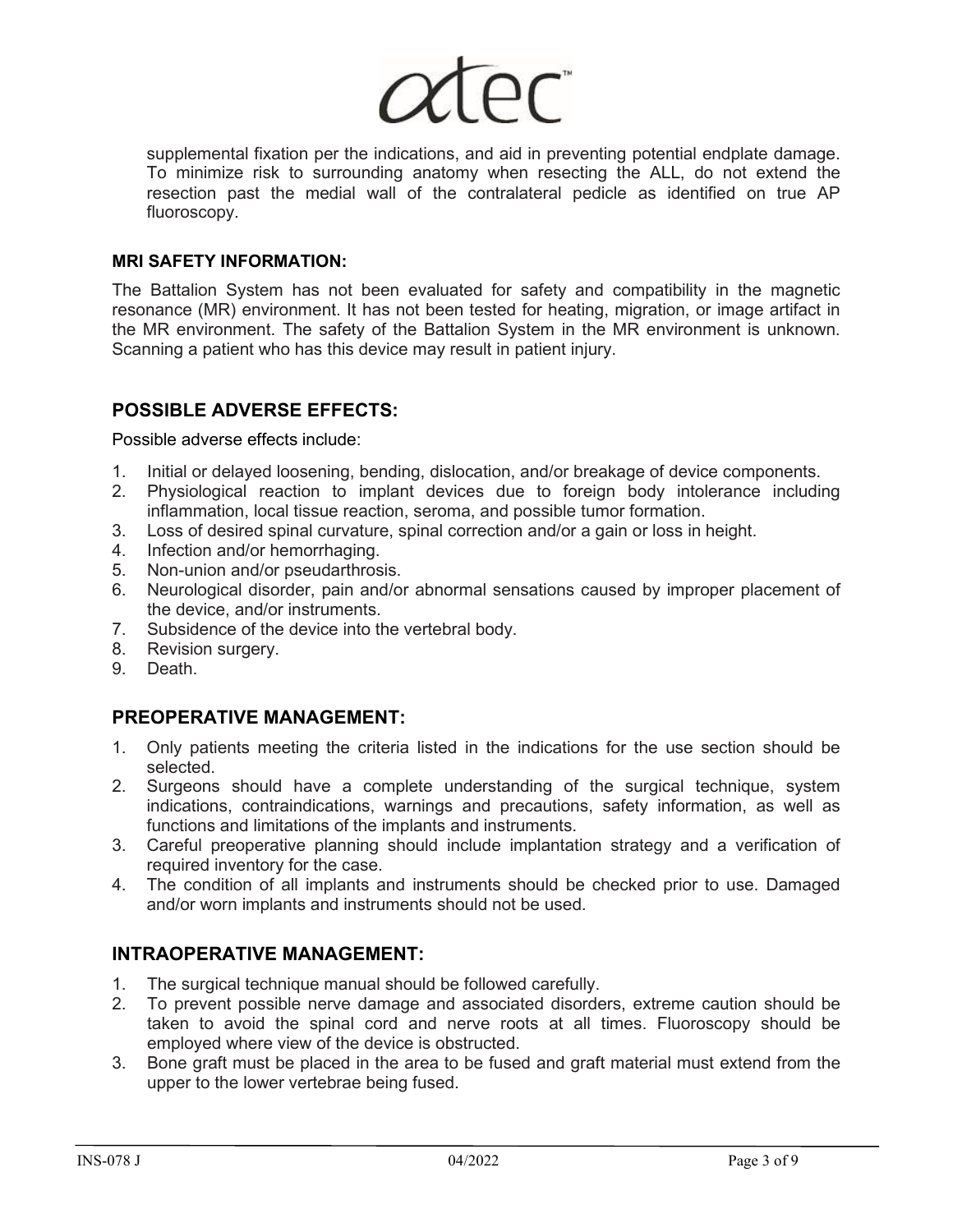

## **POSTOPERATIVE MANAGEMENT:**

Postoperative management by the surgeon is essential. This includes instructing, warning, and monitoring the compliance of the patient.

- 1. Patient should be informed regarding the purpose and limitations of the implanted devices.
- 2. The surgeon should instruct the patient regarding the amount and time frame after surgery of any weight bearing activity. The increased risk of bending, dislocation, and/or breakage of the implanted devices, as well as an undesired surgical result, are consequences of any type of early or excessive weight bearing, vibratory motion, falls, jolts or other movements preventing proper healing and/or fusion development.
- 3. Implanted devices should be revised or removed if bent, dislocated or broken.
- 4. Immobilization should be considered in order to prevent bending, dislocation, or breakage of the implanted device in case of delayed, malunion, or nonunion of bone. Immobilization should continue until a complete bone fusion mass has developed and been confirmed.
- 5. Postoperative patients should be instructed not to use tobacco or nicotine products, consume alcohol, or use non-steroidal anti-inflammatory drugs and aspirin, as determined by the surgeon. Complete postoperative management to maintain the desired result should also follow implant surgery.

### **REPROCESSING OF REUSABLE INSTRUMENTS**

#### **General Information for all Instruments:**

- **•** Point-of-Use Processing: To facilitate cleaning, instruments should be cleaned initially directly after use in order to facilitate more effective subsequent cleaning steps. Place instruments in a tray and cover with a wet towel to prevent drying.
- **•** The cleaning process is the first step in effectively reprocessing reusable instruments. Adequate sterilization depends on thoroughness of cleaning.
- **•** The cleaning and sterilization processes in this IFU have been validated and demonstrate that soil and contaminants have been removed leaving the devices effectively free of viable microorgansims.
- **•** It is recommended that all new relevant clinical practice guidelines be followed as per the *CDC guidance, "Guideline for Disinfection and Sterilization in Healthcare Facilities."*
- **•** It is recommended to rinse the device components with water that meets specifications for *AAMI TIR34 "Water for the reprocessing of medical devices,"* for example, DI/RO water.

### **Instrument Preparation:**

- **•** Cleaning, inspection, lubrication, and sterilization must be performed by hospital personnel trained in the general procedures involving contaminant removal.
- **•** Instruments must be thoroughly cleaned prior to lubrication and sterilization.
- **•** All instrument hinged, rotating, and articulating parts must be lubricated prior to sterilization with a water soluble and sterilizable lubricant intended for surgical instruments (Hinge-Free®, for example).

#### **Cleaning Instructions for all Instruments:**

- **•** Instruments must be cleaned prior to sterilization. Cleaning, maintenance, and mechanical inspection must be performed by hospital personnel trained in the general procedures involving contaminant removal.
- **•** Disconnect all removable handles/knobs prior to cleaning.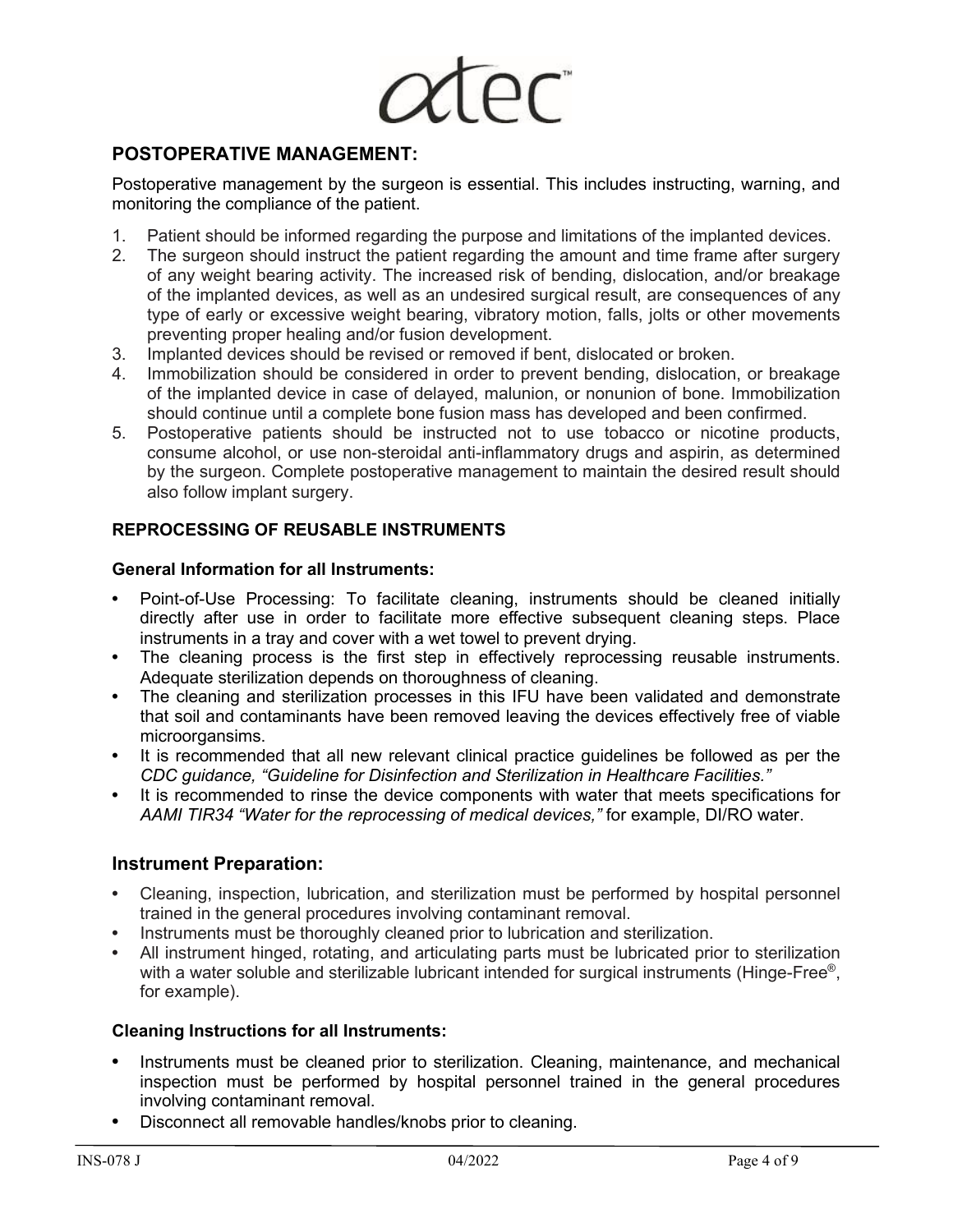

- **•** Complex instruments, such as those with, cannulas, hinges, retractable features, mated surfaces, and textured surface finishes require special attention during cleaning. Brush tight tolerance areas with an appropriately sized brush and flush using a water jet or syringe where debris could become trapped.
- **•** Ensure all moving parts of instruments are cleaned at both extents of travel.
- **•** Handle all products with care. Mishandling may lead to damage and possible improper functioning.
- **•** Clean the instruments, trays, and inserts using only recommended cleaning solutions. Use of caustic solutions (caustic soda) will damage the instruments.
- **•** Visually inspect each instrument for deterioration such as corrosion and worn components; ensure that the laser markings are legible and verify that all actuating parts move freely. Visual inspection must be performed at each cleaning to determine if an instrument is acceptable for use. If an instrument is not acceptable for use, return to the manufacturer.
- **•** Visually inspect the instrument after each cleaning step to ensure the instrument is clean. If not clean, repeat the step until clean.

### **Cleaning of Instruments, Container, and Trays:**

- **•** All solutions for cleaning must be prepared per the manufacturer's instructions.
- **•** Instruments provided in a set, must be removed from the set for cleaning. Instrument trays, containers, and lids must be thoroughly cleaned separately until visually clean.
- **•** Ensure instruments are in the fully extended, open position throughout cleaning. Disconnect Quick Connect handles from the shafted instruments prior to cleaning.
- **•** Pay special attention during cleaning to complex instruments, such as those with, cannulas, hinges, retractable features, mated surfaces, and textured surface finishes.
- **•** Use of water with high mineral content should be avoided.

### **Manual Cleaning Steps for Instruments (Required):**

Certain instruments of the Battalion System may be disassembled for cleaning per instructions provided below.

**PS and PC Straight Inserter:** Press the circular button (marked "for cleaning") on the sleeve; slide the sleeve away from the handle and completely over the shaft.

**PS and PC Offset Inserter**: Press the circular button (marked "for cleaning") on the sleeve; slide the sleeve away from the handle and completely over the shaft. Remove the shaft from the handle by pressing the gold rectangular button; grasp the knurled impact cap at the back; simultaneously twist and pull the cap away from the handle until the shaft releases; pull shaft all the way through the handle.

**LLIF Inserter (27412-200, 27412-250, 27412-600, 27412-650):** Disassemble the LLIF Angled Inserters into five main components prior to cleaning; disassemble the LLIF Straight Inserter into its four main components, disregarding step b:

- a) Press the circular button on the sleeve subassembly, slide the sleeve away from the handle and completely over the shaft.
- b) Remove the inserter tip from the sleeve.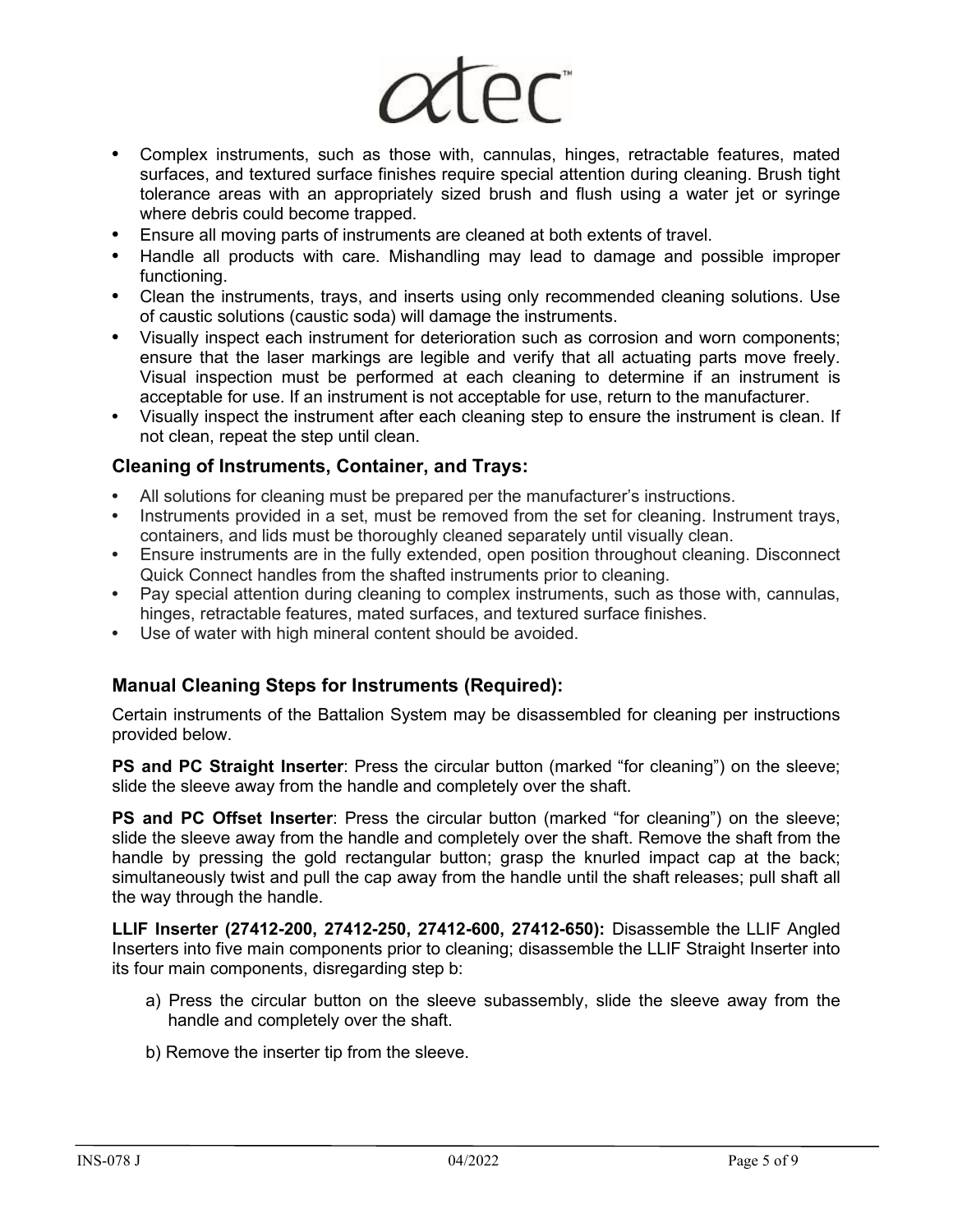

- c) Remove the shaft from the Driver Subassembly by pressing the angled button on the side of the button housing and pulling on the shaft until it detaches from the Driver Subassembly.
- d) Remove the Handle Subassembly from the Driver Subassembly by pressing the rectangular button on the driver subassembly and pulling on the handle until it detaches from the Driver Subassembly.

**LIF Straight Inserter (113-100):** Disassemble the Inserter into its main components by pressing the circular button on the sleeve subassembly, and sliding the sleeve away from the handle and completely over the shaft.

**LLIF Cranial-Caudal Inserter (113-140):** Disassemble the Inserter into its main components by pressing the circular button on the sleeve subassembly, and sliding the sleeve away from the handle and completely over the shaft.

**LLIF Retractor:** Disassemble the LLIF Retractor into its six main components prior to cleaning:

- a) Remove the blades from the frame arms by pulling back the golden lever located on the head of each frame arm, and pulling up on the blades.
- b) For cleaning, position the retractor body in the closed position by pushing up on the golden lever ring, and pulling the retractor handles apart.
- c) Remove the handles from the retractor by pressing down on the golden buttons, and pulling them out of the retractor body.

| Step 1 | Rinse devices in ambient temperature tap water to remove visible soil.                                                                                                                                                                                                                                             |  |  |  |  |
|--------|--------------------------------------------------------------------------------------------------------------------------------------------------------------------------------------------------------------------------------------------------------------------------------------------------------------------|--|--|--|--|
| Step 2 | Prepare enzymatic solution, such as Polystica® 2X Concentrate Enzymatic Presoak &<br>Cleaner or equivalent, per manufacturer's recommendations and submerge device in<br>enzyme solution. Actuate the device while it is submerged and soak for a minimum of<br>10 minutes.                                        |  |  |  |  |
| Step 3 | Actuate and scrub the device using an appropriately sized soft bristled brush to brush<br>any lumens for a minimum of 2 minutes. If needed, actuate at several locations to<br>access all surfaces. Use of a syringe (minimum of 50 ml) or water jet is<br>recommended for hard to reach areas and repeat 3 times. |  |  |  |  |
| Step 4 | Rinse devices in Deionized / Reverse Osmosis (DI/RO) water for a minimum of 1<br>minute.                                                                                                                                                                                                                           |  |  |  |  |
| Step 5 | Prepare cleaning solution, such as Prolystica® 2X Concentrate Alkaline Detergent,<br>per manufacturer's recommendations and submerge and actuate devices in cleaning<br>solution and sonicate for a minimum of 10 minutes.                                                                                         |  |  |  |  |
| Step 6 | Thoroughly rinse instruments with Deionized / Reverse Osmosis (DI/RO) water to<br>remove all detergent residues.                                                                                                                                                                                                   |  |  |  |  |
| Step 7 | Dry devices with a clean, lint free cloth or filtered compressed air.                                                                                                                                                                                                                                              |  |  |  |  |

**Automatic Washer Cleaning Steps for Instruments**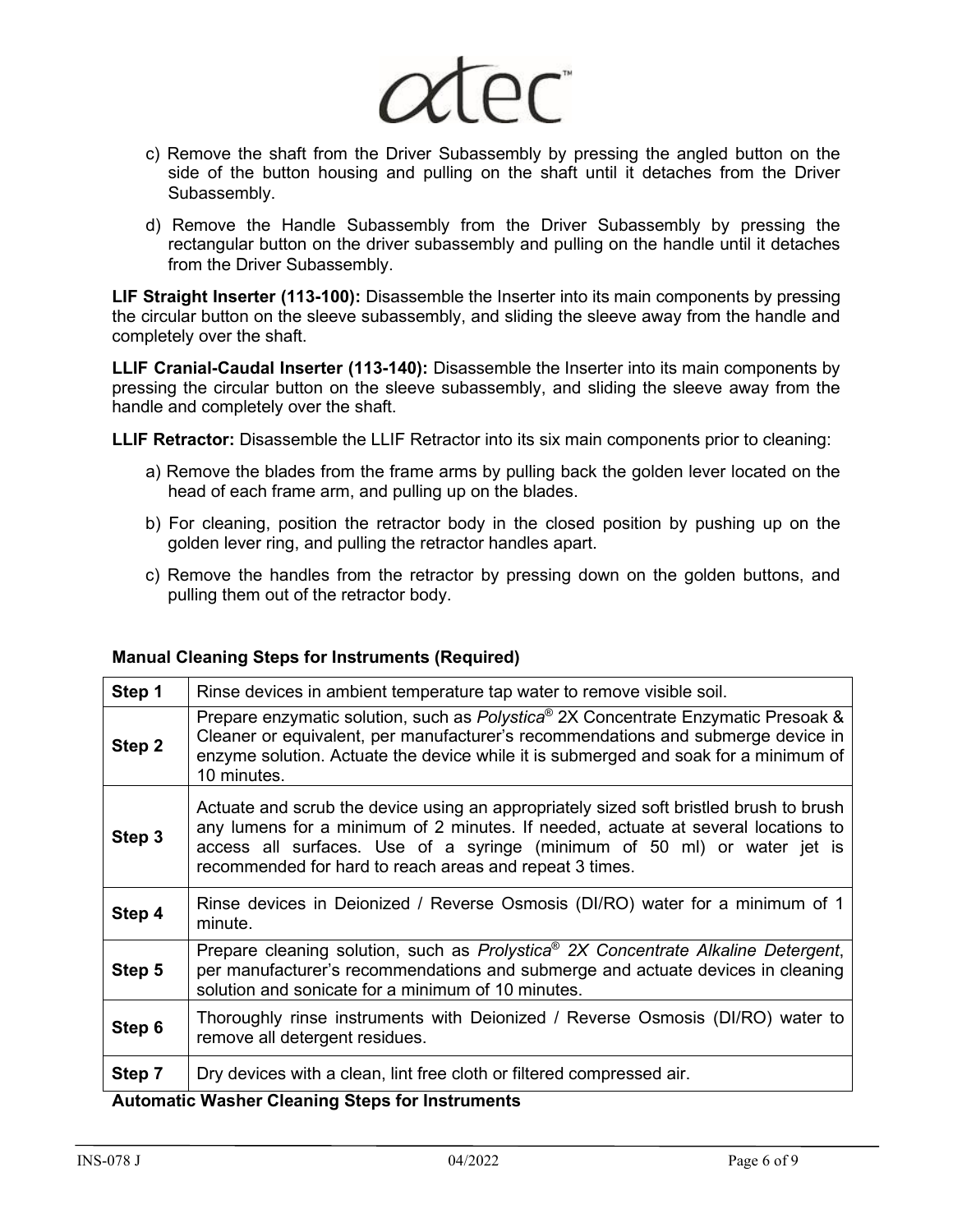| Step 1 | Complex instruments, such as those with cannulations, lumens, hinges, retractable<br>features, mated surfaces, and textured surface finishes require special attention<br>during cleaning. Brush tight tolerance areas with an appropriately sized brush and<br>flush using a water jet or syringe with ambient temperature tap water where debris<br>could become trapped. Place them into the Washer/Disinfector and process through<br>a standard surgical instrument cycle. |  |  |  |  |
|--------|---------------------------------------------------------------------------------------------------------------------------------------------------------------------------------------------------------------------------------------------------------------------------------------------------------------------------------------------------------------------------------------------------------------------------------------------------------------------------------|--|--|--|--|
| Step 2 | Prewash with cold tap water for 2 minutes.                                                                                                                                                                                                                                                                                                                                                                                                                                      |  |  |  |  |
| Step 3 | Enzyme wash using cleaner such as Prolystica <sup>®</sup> 2X Concentrate Enzymatic Presoak<br>& Cleaner or equivalent per manufacturer's recommendations, hot tap water<br>(66°C/150°F minimum), for a minimum of 1 minute.                                                                                                                                                                                                                                                     |  |  |  |  |
| Step 4 | Detergent wash using detergent such as Prolystica <sup>®</sup> 2X Concentrate Alkaline<br>Detergent or equivalent, per manufacturer's recommendations, hot tap water<br>(66°C/150°F minimum), for a minimum of 2 minutes.                                                                                                                                                                                                                                                       |  |  |  |  |
| Step 5 | Rinse 2 times, hot tap water (66 $\degree$ C/150 $\degree$ F minimum), for a minimum of 15 seconds.                                                                                                                                                                                                                                                                                                                                                                             |  |  |  |  |
| Step 6 | Purified water rinse, hot (66°C/150°F minimum), for a minimum of 10 seconds.                                                                                                                                                                                                                                                                                                                                                                                                    |  |  |  |  |
| Step 7 | Hot air dry, (115°C/239°F minimum), for a minimum of 10 minutes.                                                                                                                                                                                                                                                                                                                                                                                                                |  |  |  |  |

 $IPT$ 

# **INSPECTION:**

- **•** Inspect each instrument, container, and tray to ensure that all visible contamination has been removed. If contamination is noted, repeat the cleaning/disinfection process.
- **•** Check the action of moving parts (e.g., hinges, box-locks, connectors, sliding parts, etc.) to ensure smooth operation throughout the intended range of motion.
- **•** Check instruments with long slender features (particularly rotating instruments) for distortion.
- **•** Drill bits, reamers, rasps, and other cutting instruments should be inspected after processing with alkaline detergents.
- **•** Inspect instruments for any other damage, wear, and/or corrosion.

# **STERILIZATION / RESTERILIZATION OF INSTRUMENTS:**

- **•** All instruments are provided non-sterile and must be cleaned and sterilized before use. Instruments must be sterilized using the appropriate cycle parameters in the table below.
- **•** Alphatec perforated trays have been validated to achieve sterility assurance level (SAL) of  $10<sup>-6</sup>$  using FDA cleared sterilization accessories (container and filters). FDA cleared reusable or paper filters should be used to achieve and maintain sterility after processing.
- **•** Alphatec perforated container/tray configurations have also been validated to achieve a sterility assurance level (SAL) of 10<sup>-6</sup> using FDA cleared sterilization wrap. Perforated container/tray configurations must be double wrapped to allow steam to penetrate and make direct contract with all surfaces.
- **•** Do not stack trays during sterilization.
- **•** Instrument sets have been validated in standard configurations. No additional items should be added to the set for sterilization.

### **Sterilization Parameters**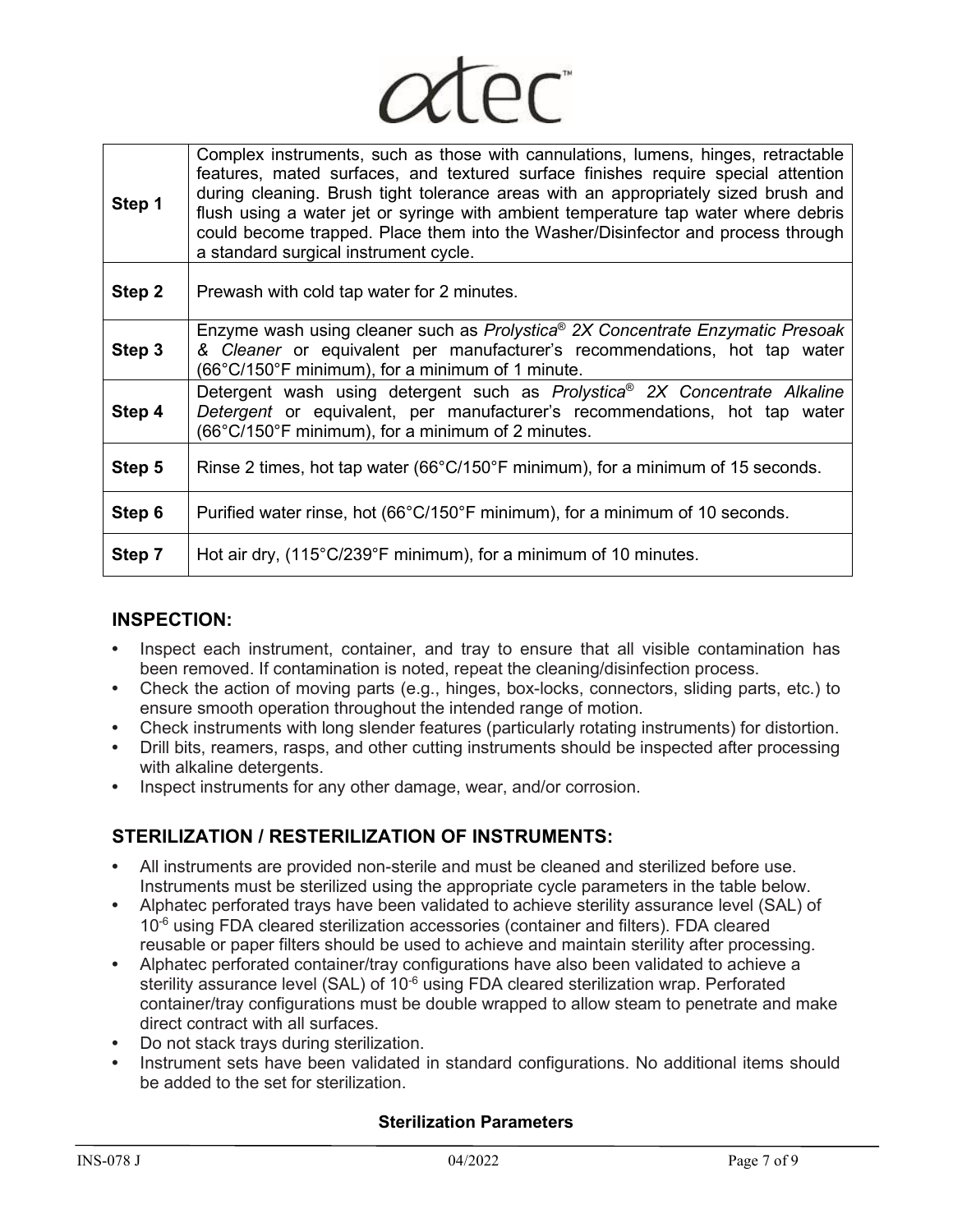

| Method       | <b>Cycle</b><br>Type | <b>Minimum</b><br><b>Temperature</b> | <b>Exposure</b><br><b>Time</b> | <b>Minimum</b><br><b>Drying Time</b> | <b>Minimum Cool</b><br><b>Down Time</b> |
|--------------|----------------------|--------------------------------------|--------------------------------|--------------------------------------|-----------------------------------------|
| <b>Steam</b> | Pre-<br>vacuum       | 270°F (132°C)                        | 14 minutes                     | 30 minutes                           | 15 minutes                              |

#### **Sterilization Notes:**

**•** These parameters are consistent with the appropriate version of ANSI/AAMI ST79 "Comprehensive guide to steam sterilization and sterility assurance in health care facilities."

### **RETURNING INSTRUMENTS TO ALPHATEC SPINE:**

All used products returning to Alphatec Spine must undergo all steps of cleaning, inspection, and terminal sterilization before being returned to Alphatec Spine. Documentation of decontamination should be included.

#### **UDI Construction**

To compile a unique device identifier (UDI) for reusable, reprocessed devices, the device identifier (GTIN) may be ascertained by searching for the part number in the FDA GUDID at https://accessgudid.nlm.nih.gov/. The production identifier(s) (e.g., lot number, serial number) may be found directly marked on the device.

#### **COMPLAINT HANDLING / REPORTING:**

All product complaints relating to safety, efficacy or performance of the product should be reported immediately to Alphatec Spine by telephone, fax, e-mail, or letter, per contact information below. All complaints should be accompanied by name, part number, and lot numbers. The person formulating the complaint should provide their name, address, and as many details as possible. You may contact Customer Service directly at customerservice@atecspine.com.

For Surgical Technique Guides or additional information regarding the products, please contact Alphatec Spine, Inc. Customer Service directly at [customerservice@atecspine.com.](mailto:customerservice@atecspine.com)

# **Caution: Federal law (USA) restricts these instruments to sale by or on the order of a physician.**

For a listing of Symbols and Explanations, see **alphatecspine.com/eifu.**



**ALPHATEC SPINE, INC**  1950 Camino Vida Roble Carlsbad, CA 92008 USA (760) 431-9286 (800) 922-1356 www.atecspine.com